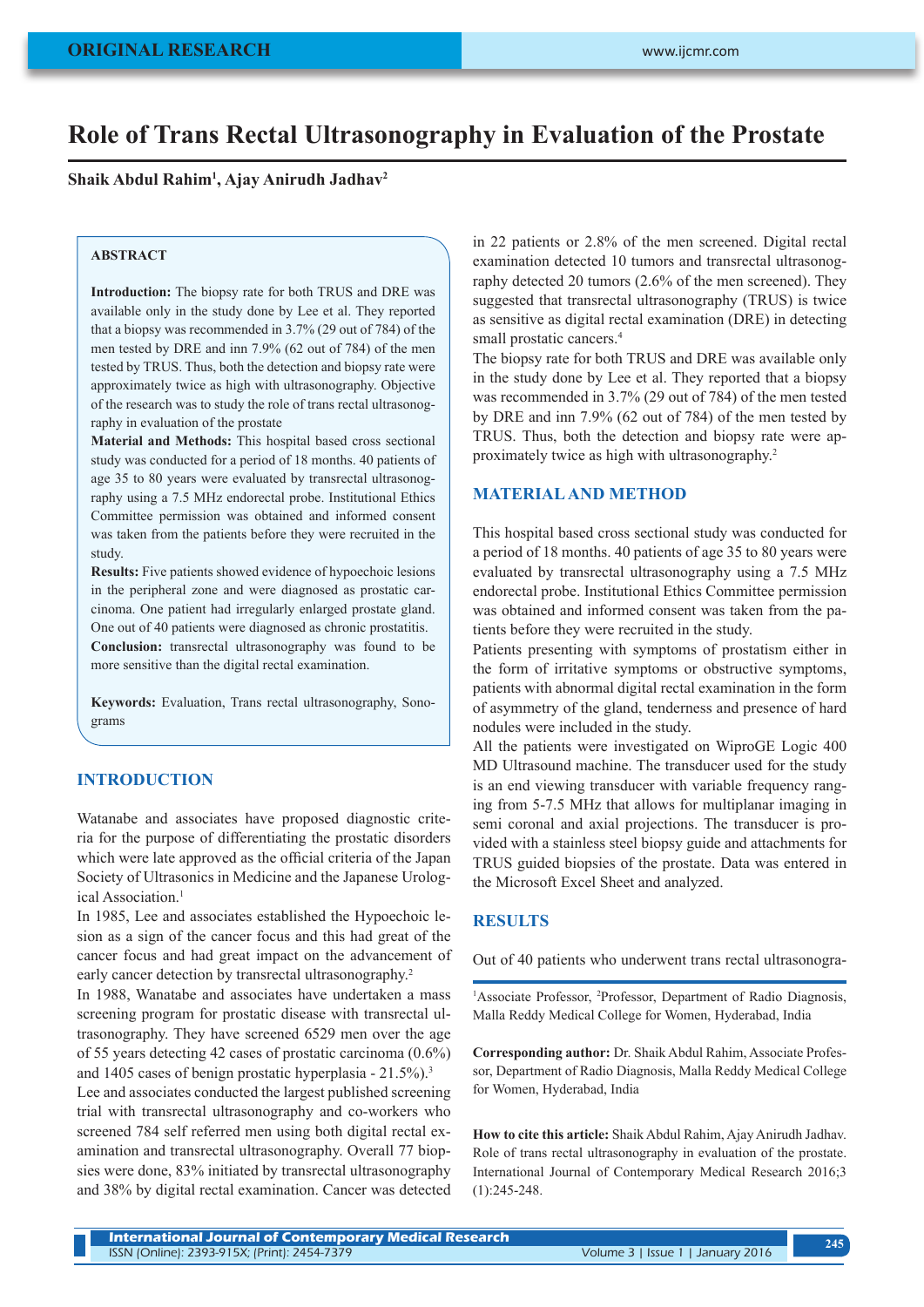| <b>TRUS Observation</b>                                 | <b>Number</b> | $\frac{0}{0}$ |  |
|---------------------------------------------------------|---------------|---------------|--|
| Normal TRUS morphology                                  | 13            | 32.5          |  |
| Benign prostatic hyperplasia                            | 20            | 50            |  |
| Prostatic carcinoma                                     | 06            | 15            |  |
| Chronic prostatitis                                     | 01            | 2.5           |  |
| Total                                                   | 40            | 100           |  |
| <b>Table-1:</b> Results of trans rectal ultrasonography |               |               |  |

**Table-1:** Results of trans rectal ultrasonography

| <b>Studies</b>                                             | <b>Prostate cancer</b><br>detection by DRE* | Prostate cancer de-<br>tection by TRUS# |  |
|------------------------------------------------------------|---------------------------------------------|-----------------------------------------|--|
| Lee et al <sup>2</sup>                                     | 1.3% (10 out of 784)                        | 2.6% (20 out of 784)                    |  |
|                                                            | patients)                                   | patients)                               |  |
| Present study                                              | 2.5% (1 out of 40                           | 15% (6 out of 40                        |  |
|                                                            | patients)                                   | patients)                               |  |
| *Digital rectal examination, #Trans rectal ultrasonography |                                             |                                         |  |
| Table-2: Comparison of results of carcinoma of prostate    |                                             |                                         |  |

phy of the prostate 13 patients showed normal zonal anatomy of the prostate, with no evidence of any focal lesions and the size of the gland in all these patients was below 25 grams. These patients were reported as normal trans rectal ultrasonography of the prostate gland. Digital rectal examination was also normal in all the patients. None of these patients were subjected to biopsy or PSA level estimation.

Five patients showed evidence of hypoechoic lesions in the peripheral zone and were diagnosed as prostatic carcinoma. All these patients showed no evidence of any palpable nodules of Digital rectal examination. All these patients had serum PSA levels of more than four ng/ml. All these five patients were subjected to trans rectal ultrasound guided biopsy and the diagnosis was confirmed on histopathological examination.

One patient had irregularly enlarged prostate gland. Without any evidence of hypo echoic or hyper echoic lesion and was diagnosed as prostatic carcinoma (iso echoic). Prostate was palpable in this patient by digital rectal examination. He also had PSA level of 16 ng/ml. This patient was subjected to trans rectal ultrasound guided biopsy and the diagnosis was confirmed by histopathological examination. This patient had evidence of extra capsular extension with involvement of bladder base and seminal vesicles.

One out of 40 patients were diagnosed as chronic prostatitis based on ultrasonographic features described in the literature. Trans rectal ultra sonography of this patient showed irregular calcific densities both in the central gland and peripheral zone. This patient had tender prostate gland on digital rectal examination and experienced some degree of pain during the trans rectal ultrasonography procedure.

We found that the detection rate of prostate cancer by Trans rectal ultrasonography WAS 15% compared with only 2.5% of detection rate with Digital rectal examination. Lee et al2 also found that the detection rate for prostate cancer was only 1.3% by Digital rectal examination compared to an almost double i.e. 2.6% of detection rate for prostate cancer by Trans rectal ultrasonography method. Thus Trans rectal ultrasonography is superior to the digital rectal examination method.

# **DISCUSSION**

The present study was conducted on patients with age group ranging from 35 to 80 years. All these patients presented with urologic symptom and were referred to the Radiology department for evaluation of the prostate by Trans rectal ultrasonography.

All the patients were subjected to thorough digital rectal examination prior to being subjected Trans rectal ultrasonography.

Of the six patients who were confirmed of having prostate cancer, one patient showed hard indurated prostatic gave a value of 2.5% cancer detection rate for digital rectal examination. In the study conducted by Lee et al<sup>2</sup> the cancer detection rate for digital rectal examination was 1.3% (10 out of 784 patients studied).

Trans rectal ultrasonography had detected five patients with hypo echoic lesions and one patient with iso-echoic lesion in the peripheral zone; and all of them were diagnosed as prostatic carcinoma or surgical biopsy in the present study giving the cancer detection rate of 15% (6 out of 40 patients). In the study conducted by Lee et  $al<sup>2</sup>$  the cancer detection rate by Trans rectal ultrasonography was 2.6% (20 out of 784 patients studied). In another study conducted by Wanatabe et al<sup>3</sup> who screened 6529 men over the age of 55 years, 42 cases were diagnosed as prostatic carcinoma with a cancer detection rate of 0.6%. In the study carried out by Lee et al2 the cancer detection rate by Trans rectal ultrasonography was twice as that of digital rectal examination. In the present study, the cancer detection rate was 2.5% (1 out of 40 patients studied) and by Trans rectal ultrasonography it was many time more i.e. 15% (6 out of 40 patients studied).

Of the six prostatic cancers diagnosed in the present study, five patients showed hypo echoic lesion and one patient showed iso echoic lesion comprising of 83% and 17% respectively. In a study conducted by Shinohara et al<sup>5</sup> on 98 patients of prostatic carcinoma, 67% were found to have hypo echoic lesions and 32% were identified as having iso echoic lesions where as only one percent showed evidence of hyper echoic lesion.

Kelly IM et al<sup>6</sup> in their study on 456 patients with possible prostate cancer found that The frequency of malignancy was 47% (75 of 158). Of 136 TRUS-positive cases, 72 were malignant and 64 benign. Of 84 CDI-positive cases, 65 were malignant and 19 benign (chi  $2 = 12.18$ ,  $P < .001$ ). Thirteen percent of histopathologically proved cases (10 of 75) were normal at CDI. TRUS alone had a sensitivity of 96% and a positive predictive value (PPV) of 0.53. The addition of CDI increased the PPV to 0.77 but reduced the sensitivity to 87%. In only one case out of 158 did CDI suggest the diagnosis of malignancy independently of TRUS.

TRUS alone has limited potential to identify PC because of frequent multifocality of cancer within the prostate, the variable sonographic appearance of prostatic tumors, the poor specificity of focal US abnormalities, and the substantial